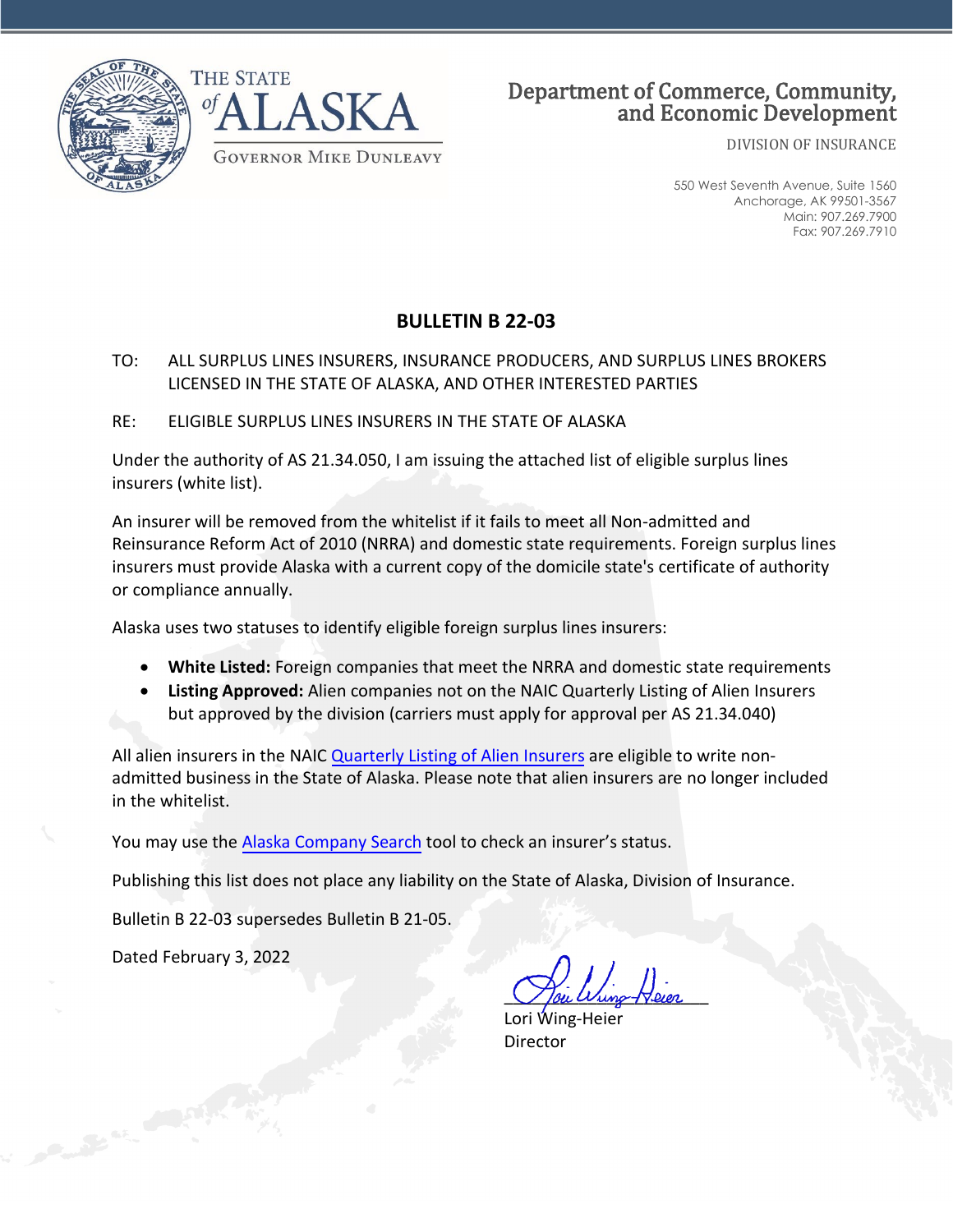| <b>NAIC CODE</b> | <b>ELIGIBLE INSURANCE COMPANY NAME</b>        |
|------------------|-----------------------------------------------|
| 16890            | ACCELERANT SPECIALTY INSURANCE COMPANY        |
| 10349            | ACCEPTANCE CASUALTY INSURANCE COMPANY         |
| 16835            | ACCREDITED SPECIALTY INSURANCE COMPANY        |
| 24856            | ADMIRAL INSURANCE COMPANY                     |
| 10389            | AGENT ALLIANCE INSURANCE COMPANY              |
| 26883            | AIG SPECIALTY INSURANCE COMPANY               |
| 12833            | AIX SPECIALTY INSURANCE COMPANY               |
| 36420            | ALLIANZ UNDERWRITERS INSURANCE COMPANY        |
| 19489            | ALLIED WORLD ASSURANCE COMPANY (US) INC       |
| 24319            | ALLIED WORLD SURPLUS LINES INSURANCE COMPANY  |
| 35351            | AMERICAN EMPIRE SURPLUS LINES INS COMPANY     |
| 10245            | AMERICAN FEDERATION INSURANCE COMPANY         |
| 10043            | AMERICAN NATIONAL LLOYDS INSURANCE COMPANY    |
| 10235            | AMERICAN SOUTHERN INSURANCE COMPANY           |
| 35912            | AMERICAN WESTERN HOME INSURANCE COMPANY       |
| 10316            | APPALACHIAN INSURANCE COMPANY                 |
| 21199            | ARCH SPECIALTY INSURANCE COMPANY              |
| 45055            | ASCOT SPECIALTY INSURANCE COMPANY             |
| 10717            | ASPEN SPECIALTY INS CO                        |
| 23140            | ASSOCIATED INDUSTRIES INSURANCE COMPANY, INC. |
| 17159            | ATAIN SPECIALTY INSURANCE COMPANY             |
| 16427            | ATEGRITY SPECIALTY INSURANCE COMPANY          |
| 42846            | ATLANTIC CASUALTY INSURANCE COMPANY           |
| 15708            | <b>AWBURY INSURANCE COMPANY</b>               |
| 26620            | AXIS SURPLUS INSURANCE COMPANY                |
| 16495            | AZGUARD INSURANCE COMPANY                     |
| 39462            | <b>BERKLEY ASSURANCE COMPANY</b>              |
| 31295            | BERKLEY SPECIALTY INSURANCE COMPANY           |
| 11014            | BHHC SPECIAL RISKS INSURANCE COMPANY          |
| 13551            | <b>BLACKBOARD SPECIALTY INSURANCE COMPANY</b> |
| 15643            | BLUE HILL SPECIALTY INSURANCE COMPANY, INC.   |
| 12489            | <b>BRIDGEWAY INSURANCE COMPANY</b>            |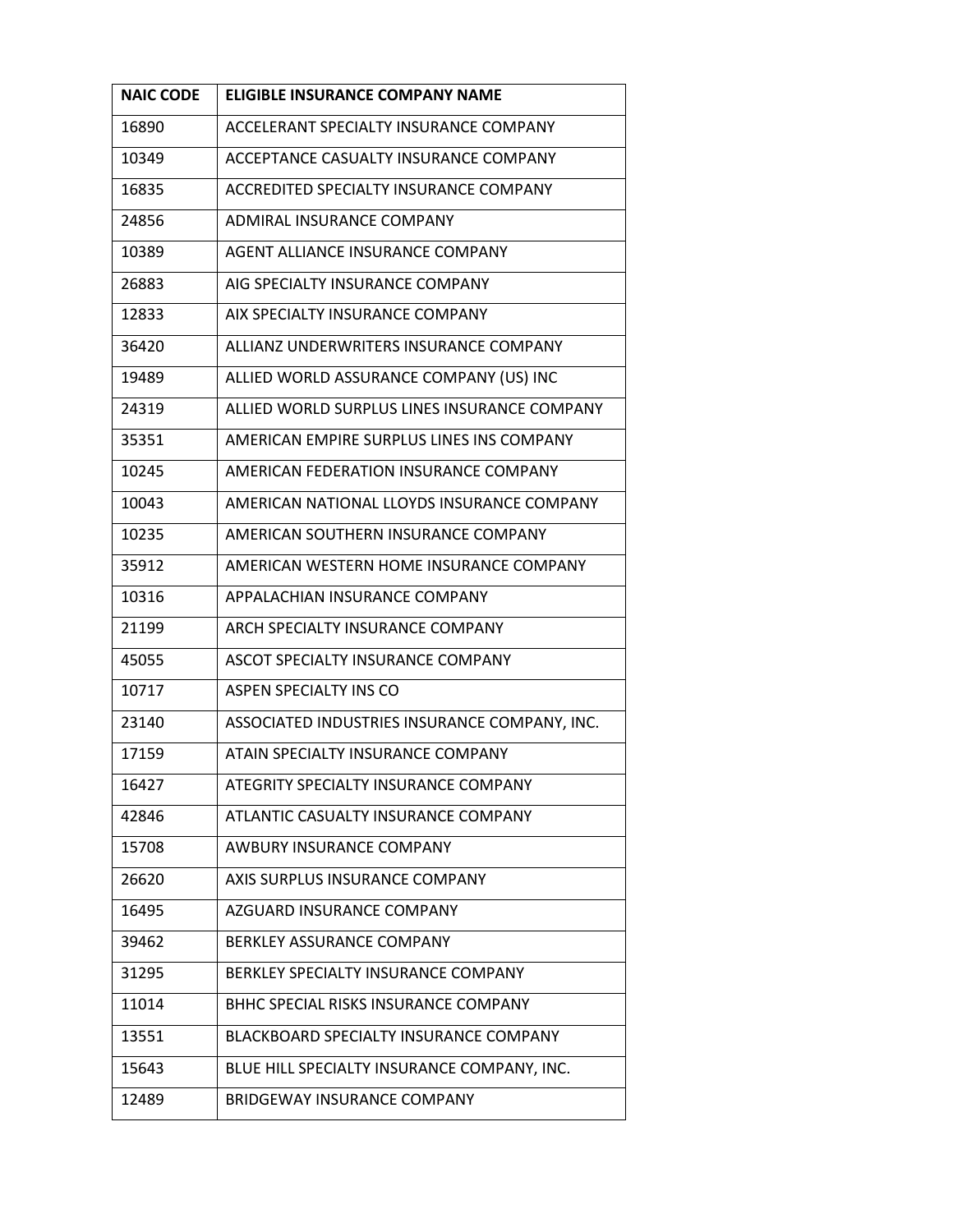| 23620 | <b>BURLINGTON INSURANCE COMPANY</b>                           |
|-------|---------------------------------------------------------------|
| 12961 | CANOPIUS US INSURANCE, INC.                                   |
| 10328 | CAPITOL SPECIALTY INSURANCE CORPORATION                       |
| 15989 | CATLIN SPECIALTY INSURANCE COMPANY                            |
| 34568 | CENTENNIAL CASUALTY COMPANY                                   |
| 36951 | <b>CENTURY SURETY COMPANY</b>                                 |
| 16834 | CHAMPLAIN SPECIALTY INSURANCE COMPANY                         |
| 38989 | <b>CHUBB CUSTOM INSURANCE COMPANY</b>                         |
| 13037 | CINCINNATI SPECIALTY UNDERWRITERS INSURANCE<br><b>COMPANY</b> |
| 37745 | CLEAR BLUE SPECIALTY INSURANCE COMPANY                        |
| 15872 | CM VANTAGE SPECIALTY INSURANCE COMPANY                        |
| 39993 | <b>COLONY INSURANCE COMPANY</b>                               |
| 31127 | COLUMBIA CASUALTY COMPANY                                     |
| 16923 | CONCORD SPECIALTY INSURANCE COMPANY                           |
| 29734 | <b>CONIFER INSURANCE COMPANY</b>                              |
| 15686 | COVERYS SPECIALTY INSURANCE COMPANY                           |
| 13027 | COVINGTON SPECIALTY INSURANCE COMPANY                         |
| 44520 | CRUM & FORSTER SPECIALTY INSURANCE COMPANY                    |
| 10213 | DISCOVER SPECIALTY INSURANCE COMPANY                          |
| 21334 | EMPIRE INDEMNITY INSURANCE COMPANY                            |
| 41718 | ENDURANCE AMERICAN SPECIALTY INSURANCE CO                     |
| N/A   | <b>ENI INSURANCE DAC</b>                                      |
| 35378 | EVANSTON INSURANCE COMPANY                                    |
| 10851 | EVEREST INDEMNITY INSURANCE COMPANY                           |
| 16882 | EVERSPAN INDEMNITY INSURANCE COMPANY                          |
| 44792 | EXECUTIVE RISK SPECIALTY INSURANCE COMPANY                    |
| 15201 | FAIR AMERICAN SELECT INSURANCE COMPANY                        |
| 15884 | FALLS LAKE FIRE AND CASUALTY COMPANY                          |
| 10657 | FIRST MERCURY INSURANCE COMPANY                               |
| 34916 | FIRST SPECIALTY INSURANCE CORPORATION                         |
| 16823 | FORTEGRA SPECIALTY INSURANCE COMPANY                          |
| 10833 | <b>GEMINI INSURANCE COMPANY</b>                               |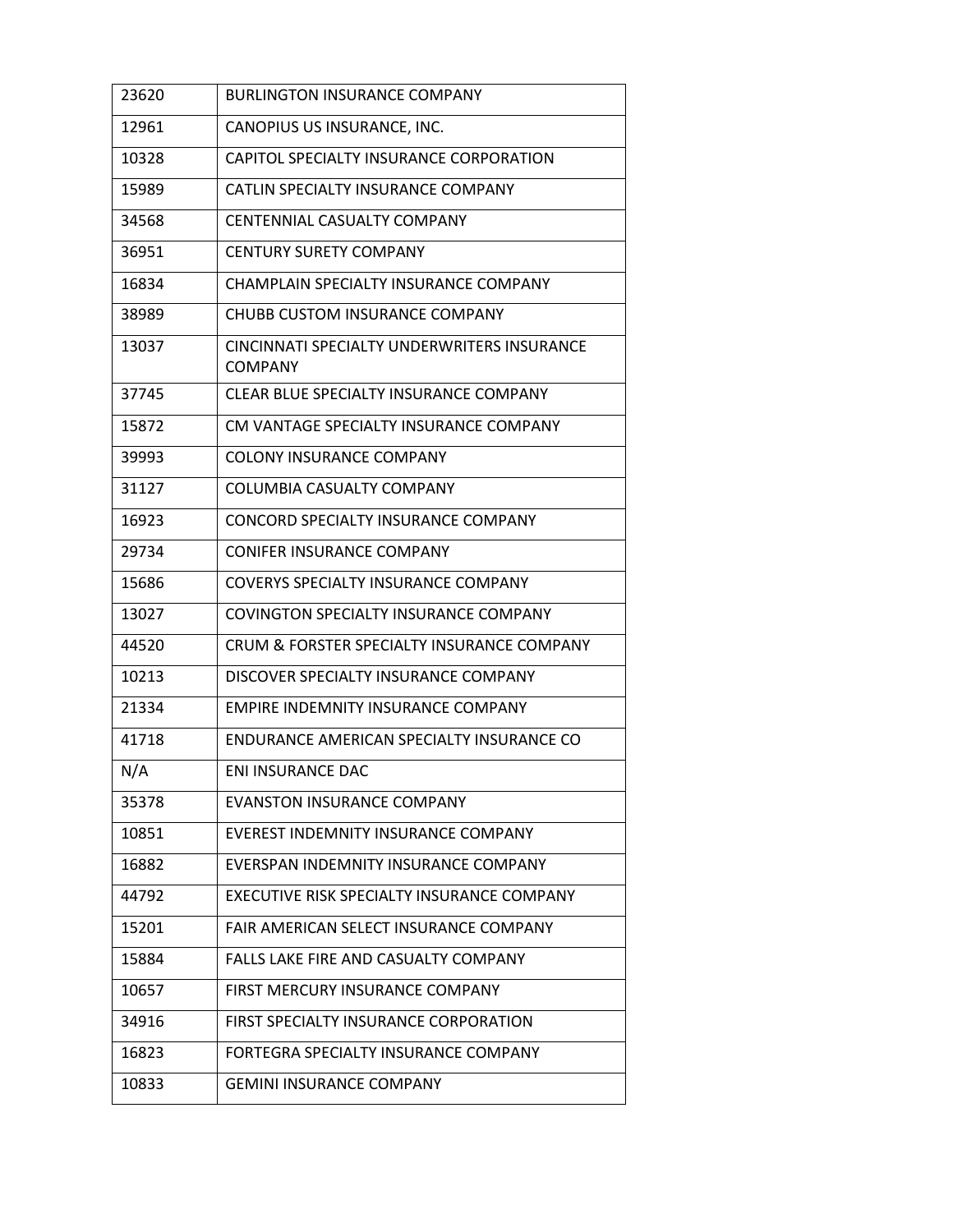| 20559 | GENERAL SECURITY INDEMNITY COMPANY OF ARIZONA     |
|-------|---------------------------------------------------|
| 37362 | <b>GENERAL STAR INDEMNITY COMPANY</b>             |
| 10182 | <b>GEOVERA SPECIALTY INSURANCE COMPANY</b>        |
| 39861 | <b>GOLDEN BEAR INSURANCE COMPANY</b>              |
| 25569 | <b>GOTHAM INSURANCE COMPANY</b>                   |
| 15889 | <b>GRAY SURPLUS LINES INSURANCE COMPANY</b>       |
| 37532 | <b>GREAT AMERICAN E &amp; S INSURANCE COMPANY</b> |
| 41858 | <b>GREAT AMERICAN FIDELITY INSURANCE COMPANY</b>  |
| 38580 | GREAT AMERICAN PROTECTION INSURANCE COMPANY       |
| 14167 | <b>GUIDEONE NATIONAL INSURANCE COMPANY</b>        |
| 10956 | <b>GUILFORD INSURANCE COMPANY</b>                 |
| 42811 | <b>GULF UNDERWRITERS INSURANCE COMPANY</b>        |
| 26808 | HALLMARK SPECIALTY INSURANCE COMPANY              |
| 10674 | HARLEYSVILLE INSURANCE COMPANY OF NEW YORK        |
| 16131 | <b>HDI SPECIALTY INSURANCE COMPANY</b>            |
| 16777 | HIGHLANDER SPECIALTY INSURANCE COMPANY            |
| 37079 | HILLTOP SPECIALTY INSURANCE COMPANY               |
| 34452 | HOMELAND INSURANCE COMPANY OF NEW YORK            |
| 11156 | HOMESITE INSURANCE COMPANY OF FLORIDA             |
| 42374 | <b>HOUSTON CASUALTY COMPANY</b>                   |
| 12936 | <b>HOUSTON SPECIALTY INSURANCE COMPANY</b>        |
| 14438 | <b>HSB SPECIALTY INSURANCE COMPANY</b>            |
| 14484 | HUDSON EXCESS INSURANCE COMPANY                   |
| 27960 | ILLINOIS UNION INSURANCE COMPANY                  |
| 39640 | INDEPENDENT SPECIALTY INSURANCE COMPANY           |
| 36940 | INDIAN HARBOR INSURANCE COMPANY                   |
| 22829 | INTERSTATE FIRE AND CASUALTY COMPANY              |
| 12687 | <b>IRON HORSE INSURANCE COMPANY</b>               |
| 25445 | IRONSHORE SPECIALTY INSURANCE COMPANY             |
| 11084 | <b>ISMIE INDEMNITY COMPANY</b>                    |
| 12203 | JAMES RIVER INSURANCE COMPANY                     |
| 38920 | KINSALE INSURANCE COMPANY                         |
| 15366 | KNIGHT SPECIALTY INSURANCE COMPANY                |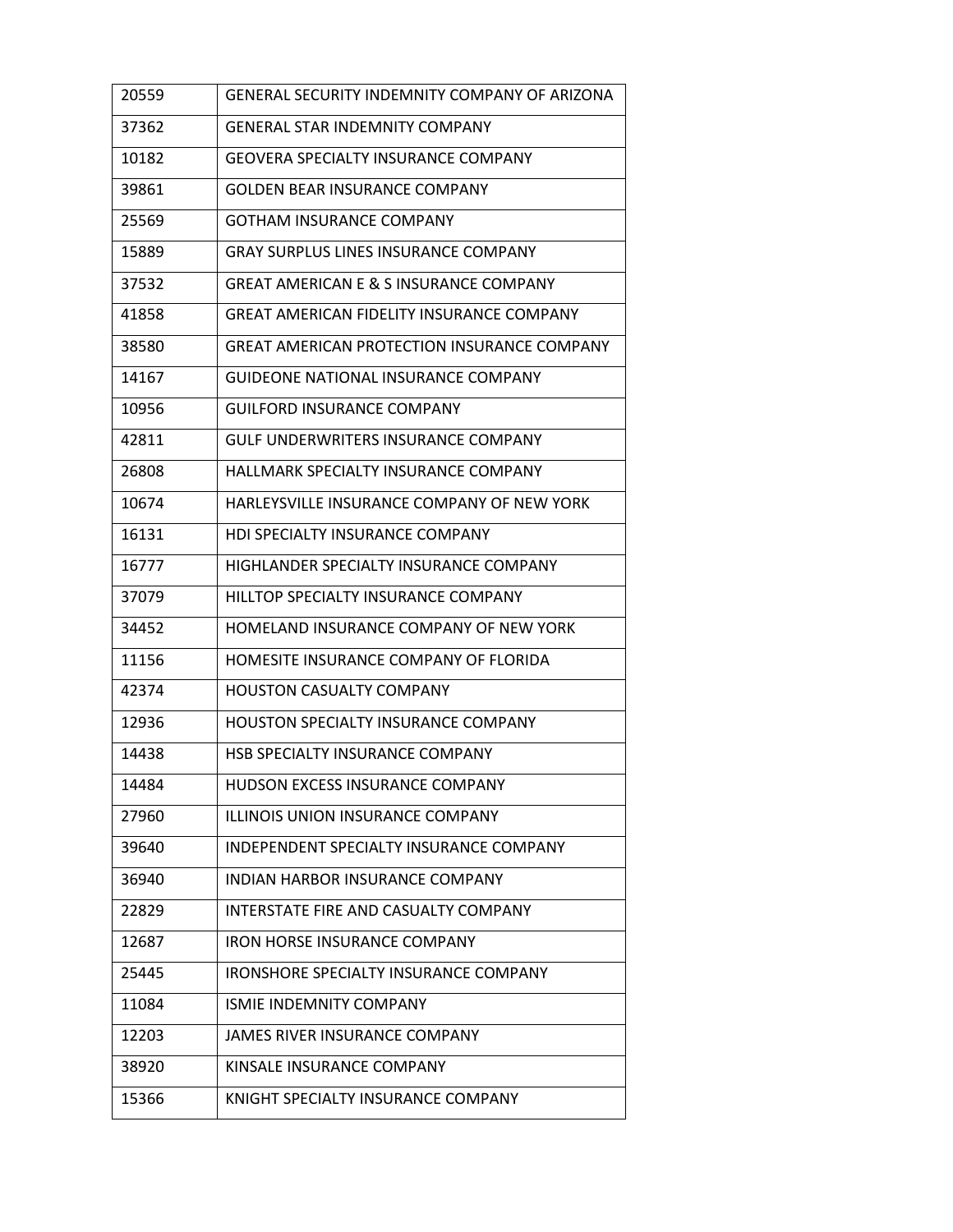| 16255 | KW SPECIALTY INSURANCE COMPANY                             |
|-------|------------------------------------------------------------|
| 33138 | LANDMARK AMERICAN INSURANCE COMPANY                        |
| 19437 | LEXINGTON INSURANCE COMPANY                                |
| 10725 | LIBERTY SURPLUS INSURANCE CORPORATION                      |
| 26743 | <b>MAXUM INDEMNITY COMPANY</b>                             |
| 33090 | MEDICAL SECURITY INSURANCE COMPANY                         |
| 14478 | MERCER INSURANCE COMPANY                                   |
| 36838 | MESA UNDERWRITERS SPECIALTY INSURANCE<br><b>COMPANY</b>    |
| 13794 | MID-CONTINENT EXCESS & SURPLUS INSURANCE<br><b>COMPANY</b> |
| 16392 | MOBILITAS INSURANCE COMPANY                                |
| 26522 | MOUNT VERNON FIRE INSURANCE COMPANY                        |
| 14420 | MOUNT VERNON SPECIALTY INSURANCE COMPANY                   |
| 34886 | MSIG SPECIALTY INSURANCE USA INC.                          |
| 37974 | MT. HAWLEY INSURANCE COMPANY                               |
| 20079 | NATIONAL FIRE & MARINE INSURANCE COMPANY                   |
| 17370 | NAUTILUS INSURANCE COMPANY                                 |
| 36056 | NAVIGATORS SPECIALTY INSURANCE COMPANY                     |
| 17400 | NOETIC SPECIALTY INSURANCE COMPANY                         |
| 35114 | NORCAL SPECIALTY INSURANCE COMPANY                         |
| 23965 | NORFOLK AND DEDHAM MUTUAL FIRE INSURANCE<br><b>COMPANY</b> |
| 25038 | NORTH AMERICAN CAPACITY INS COMPANY                        |
| 13167 | NORTH LIGHT SPECIALTY INSURANCE COMPANY                    |
| 27987 | NORTHFIELD INSURANCE COMPANY                               |
| 16871 | OBSIDIAN SPECIALTY INSURANCE COMPANY                       |
| 14175 | OKLAHOMA SPECIALTY INSURANCE COMPANY                       |
| 31143 | OLD REPUBLIC UNION INSURANCE COMPANY                       |
| 10046 | PACIFIC INSURANCE COMPANY LIMITED                          |
| 16754 | PALOMAR EXCESS AND SURPLUS INSURANCE COMPANY               |
| 34118 | PELEUS INSURANCE COMPANY                                   |
| 10673 | PENN-STAR INSURANCE COMPANY                                |
| 12588 | PRIME INSURANCE COMPANY                                    |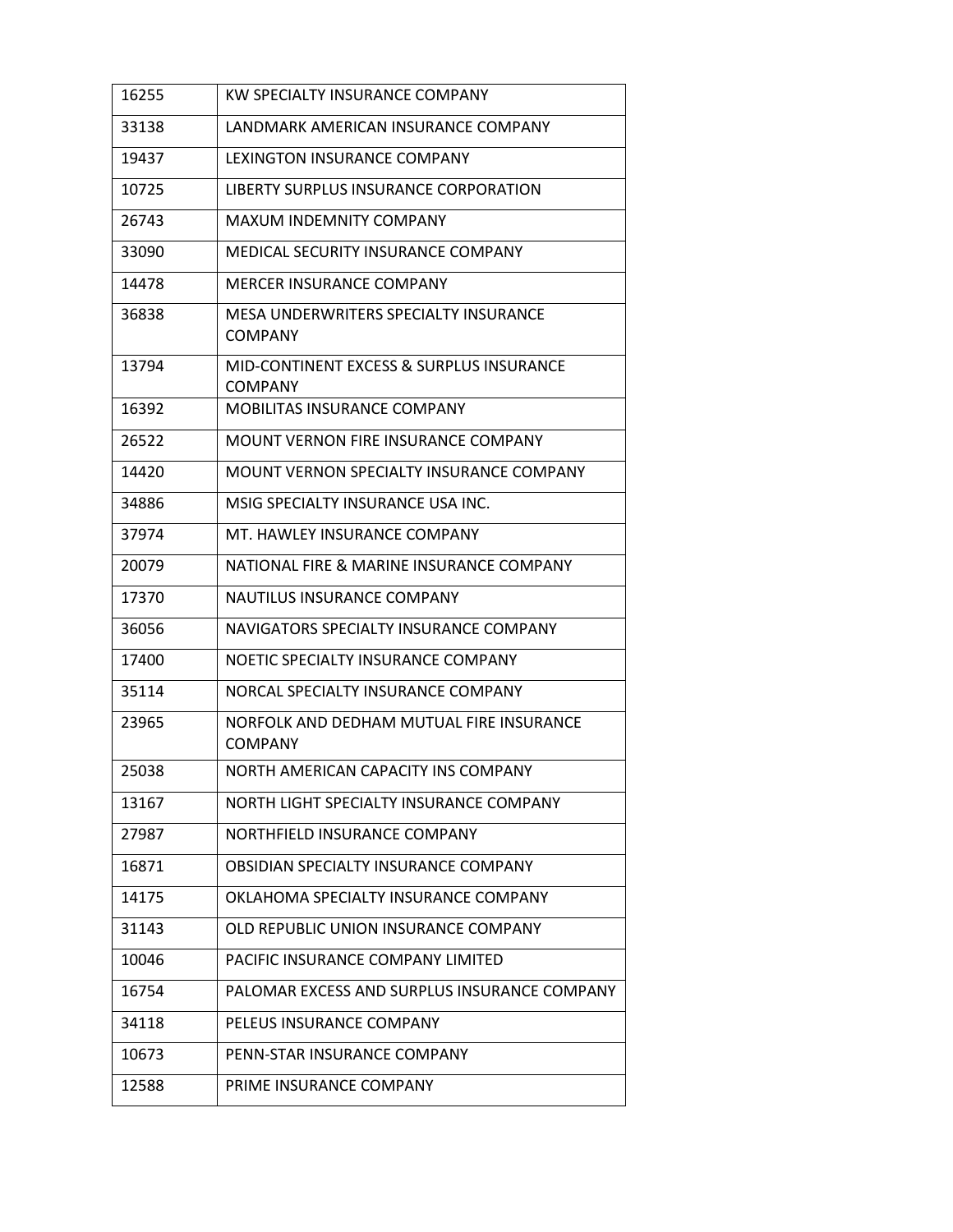| 10786 | PRINCETON EXCESS AND SURPLUS LINES INSURANCE<br><b>COMPANY</b> |
|-------|----------------------------------------------------------------|
| 10179 | PROASSURANCE SPECIALTY INSURANCE COMPANY                       |
| 11811 | PROFESSIONAL SECURITY INSURANCE COMPANY                        |
| 13149 | PROTECTIVE SPECIALTY INSURANCE COMPANY                         |
| 11515 | <b>QBE SPECIALTY INSURANCE COMPANY</b>                         |
| 40479 | REPUBLIC-VANGUARD INSURANCE COMPANY                            |
| 28053 | ROCKHILL INSURANCE COMPANY                                     |
| 42595 | ROCKINGHAM CASUALTY COMPANY                                    |
| 16650 | ROCKINGHAM SPECIALTY, INC.                                     |
| 11100 | SAFECO SURPLUS LINES INSURANCE COMPANY                         |
| 13815 | SAFETY SPECIALTY INSURANCE COMPANY                             |
| 14067 | SATURN INSURANCE INCORPORATED                                  |
| 41297 | SCOTTSDALE INSURANCE COMPANY                                   |
| 10672 | SCOTTSDALE SURPLUS LINES INSURANCE COMPANY                     |
| 10729 | SENECA SPECIALTY INSURANCE COMPANY                             |
| 16820 | SIRIUSPOINT SPECIALTY INSURANCE CORPORATION                    |
| 16999 | SOUTHLAKE SPECIALTY INSURANCE COMPANY                          |
| 16826 | SPECIALTY BUILDERS INSURANCE COMPANY                           |
| 17045 | SPINNAKER SPECIALTY INSURANCE COIMPANY                         |
| 30481 | ST PAUL SURPLUS LINES INSURANCE COMPANY                        |
| 13604 | STARR SURPLUS LINES INSURANCE COMPANY                          |
| 44776 | STARSTONE SPECIALTY INSURANCE COMPANY                          |
| 26387 | STEADFAST INSURANCE COMPANY                                    |
| 14012 | STONEGATE INSURANCE COMPANY                                    |
| 16889 | SUMMIT SPECIALTY INSURANCE COMPANY                             |
| 16551 | SUPERIOR SPECIALTY INSURANCE COMPANY                           |
| 16848 | SUTTON SPECIALTY INSURANCE COMPANY                             |
| 34487 | TDC SPECIALTY INSURANCE COMPANY                                |
| 16534 | <b>TEXAS INSURANCE COMPANY</b>                                 |
| 10713 | THIRD COAST INSURANCE COMPANY                                  |
| 23850 | TOKIO MARINE SPECIALTY INSURANCE COMPANY                       |
| 41807 | TRANSVERSE SPECIALTY INSURANCE COMPANY                         |